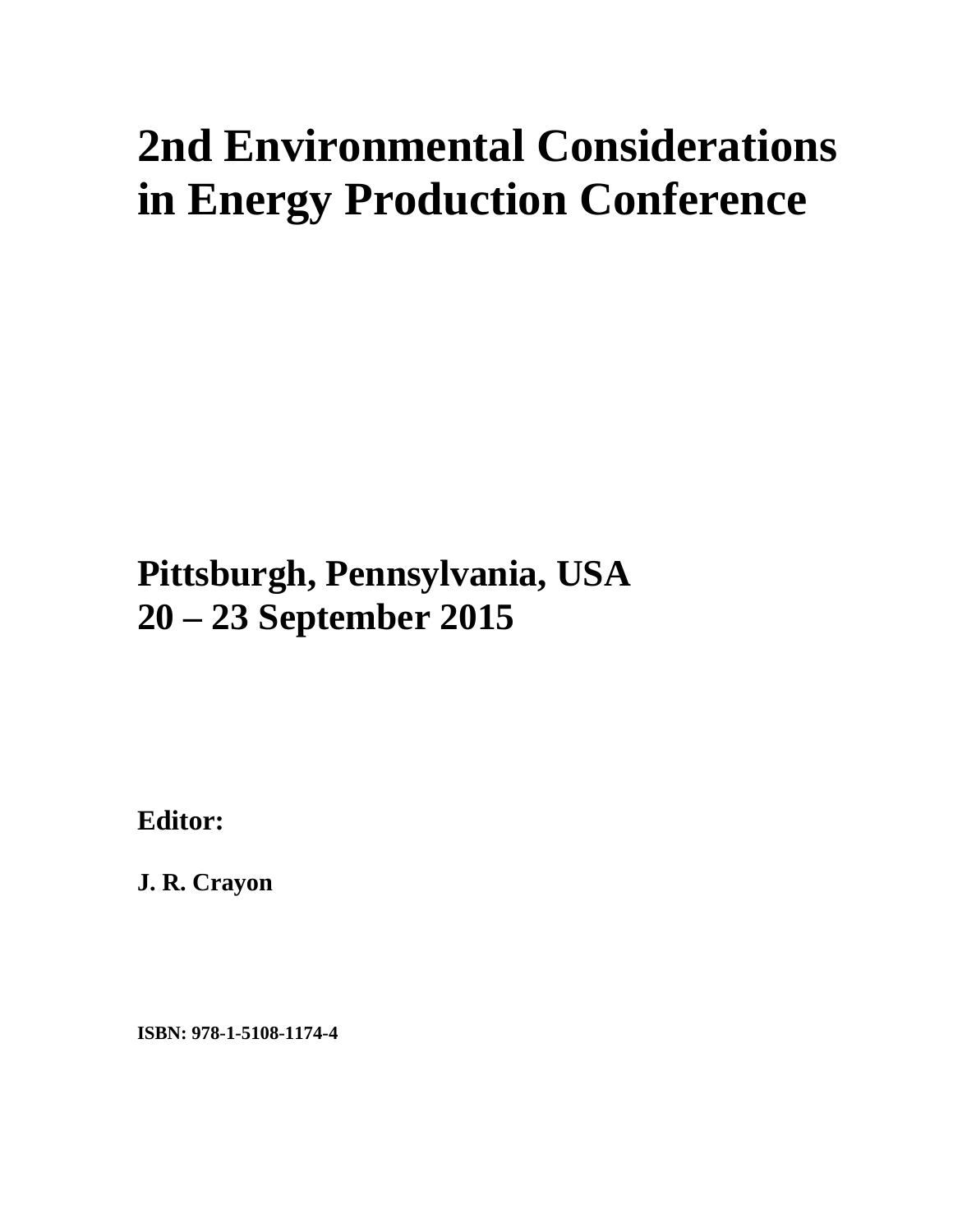**Printed from e-media with permission by:** 

Curran Associates, Inc. 57 Morehouse Lane Red Hook, NY 12571



**Some format issues inherent in the e-media version may also appear in this print version.** 

Copyright© (2015) by the Society for Mining, Metallurgy and Exploration All rights reserved.

Printed by Curran Associates, Inc. (2015)

For permission requests, please contact the Society for Mining, Metallurgy and Exploration at the address below.

Society for Mining, Metallurgy and Exploration Inc. 12999 East Adam Aircraft Circle Englewood, CO 80112-4167

Phone: (303) 948-4200 Fax: (303) 973-3845

cs@smenet.org

#### **Additional copies of this publication are available from:**

Curran Associates, Inc. 57 Morehouse Lane Red Hook, NY 12571 USA Phone: 845-758-0400 Fax: 845-758-2634 Email: curran@proceedings.com Web: www.proceedings.com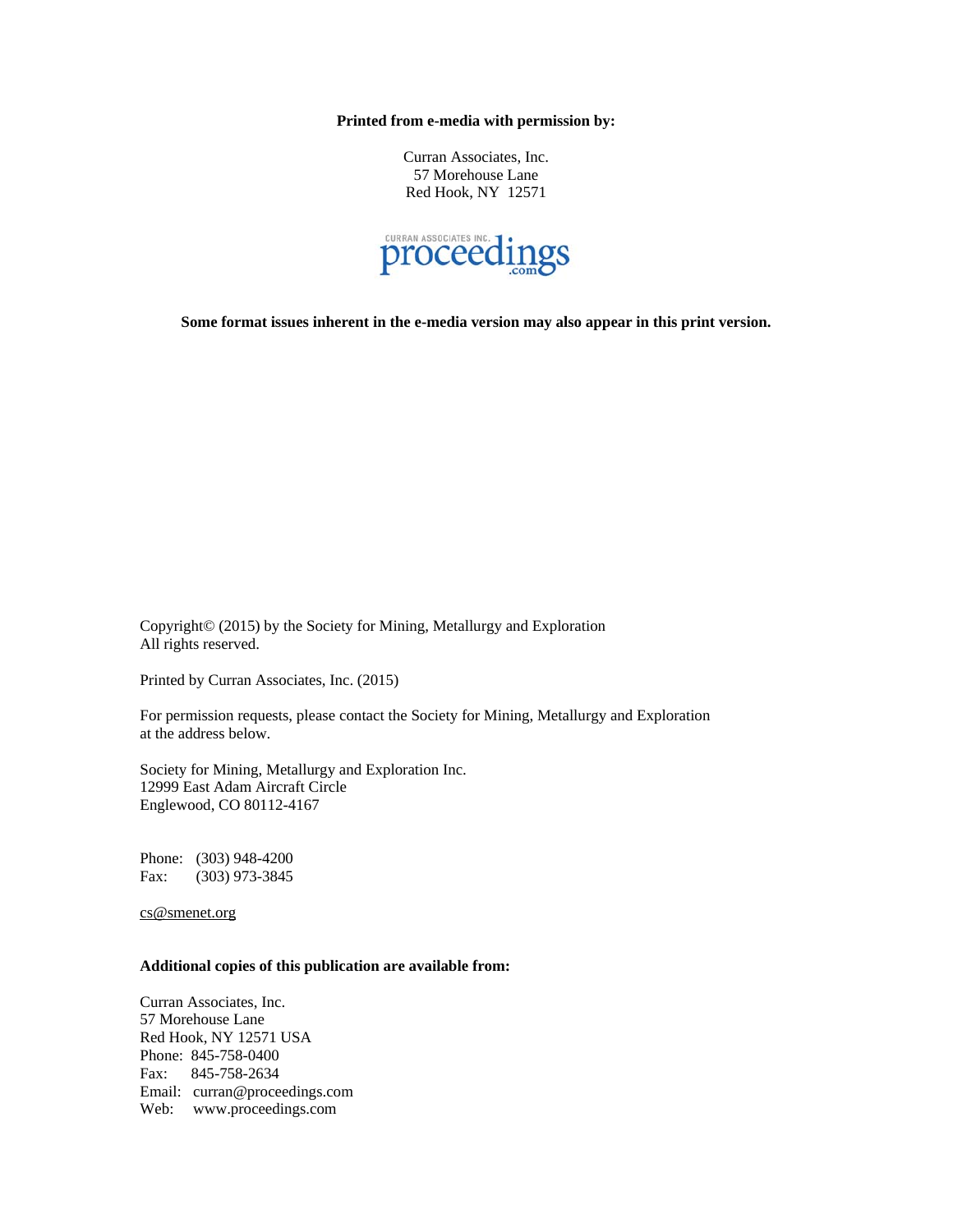## **Contents**

## **Carbon Management**

**Barriers and Incentives for Deployment of Carbon Capture Utilization and Storage 1** 

H. Wheary, M. Karmis, N. Ripepi, G. Hill

**Geospatial Monitoring of Surface Deformation Associated with Energy Production and Carbon Sequestration 13** 

E. Gilliland, C. Schlosser, N. Ripepi, A. Sowter, M.R. Hall, C.A. Rochelle, M. Karmis

### **Water Management and Treatment**

**Mine Spoil Fill Construction for Reducing Total Dissolved Solids in Discharged Waters** 27

C.E. Zipper, E.V. Clark, W.L. Daniels, R.J. Krenz

**Infiltration Characteristics and Influencing Factors of Underground Coal Mines in Northern Appalachia** 35

Jay W. Hawkins

### **Shale Gas and the Environment**

#### **Leachability of Elements from Hydraulic Fracturing Residuals 57**

Shekar Sharma, Gregory Boardman, Christina Swann, Jeffrey Parks, Stephanie Countess

**Requiation of Methane Emissions from Shale Gas Operations 74** 

Stephen C. Smith

## **Environmental Management of Energy Operations**

**Dust Characterization and Source Apportionment at an Active Surface Mine in 82**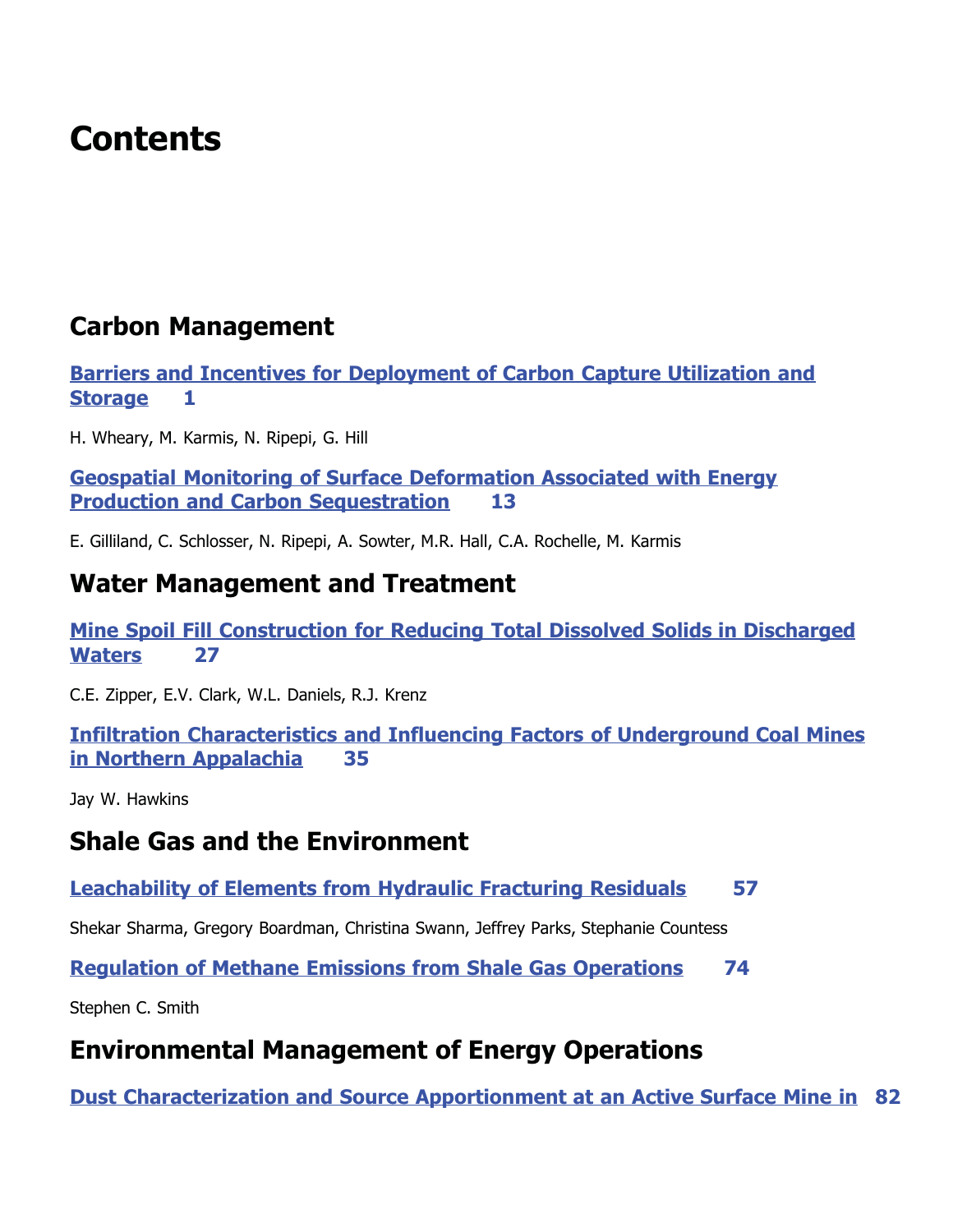#### **West Virginia**

N.T. Basta, S.D. Whitacre, V. Kecojevic, A. Lashgari, B.T. Lusk

A Methodology to Assess the Potential Impacts of Longwall Mining on Streams **<u>in the Appalachian Basin</u> 90** 

M. Karmis, Z. Agioutantis

**Seeking Social License to Move Energy: Tackling Supertanker Safety Risk in the Enbridge Northern Gateway Proposal 99** 

S.V.Z. de Jong

## **Habitat Management and Restoration**

**Effects of Microhabitat and Land Use on Stream Salamander Abundance in the Southwest Virginia Coalfields 122** 

S.E. Sweeten, W.M. Ford

## **Community Health and Well-Being**

**Evaluation Soil and Dust as an Exposure Medium for Arsenic, Cadmium, Lead** and Other Contaminants in Appalachian Coal Mining Communities 141

S.D. Whitacre, N.T. Basta, W.L. Daniels

**Social Determinants of Health Impacting Obesity, Diabetes Mellitus and Death Due to Injury in West Virginia and Virginia Coal Counties 153** 

Susan L. Meacham, Dalia Meisha, Shannon M. Woolley, Lauren C. Balmert, Evelyn O. Talbott, Jeanine M. Buchanich, Alyson Snyder

**Anticipating Canada's Rare Earth Element Potential: A Medical Geology Perspective** 162

Shona V.Z. de Jong, Matthew Leybourne

## **Society and Energy**

**The Coal Mining Industry and Income Inequality Across the United States and Appalachia** 183

Minyu Zhou, Linda Lobao, Mark Partridge, Michael Betz

**The Balanced Regulatory Approach for Energy Production in Wyoming 195**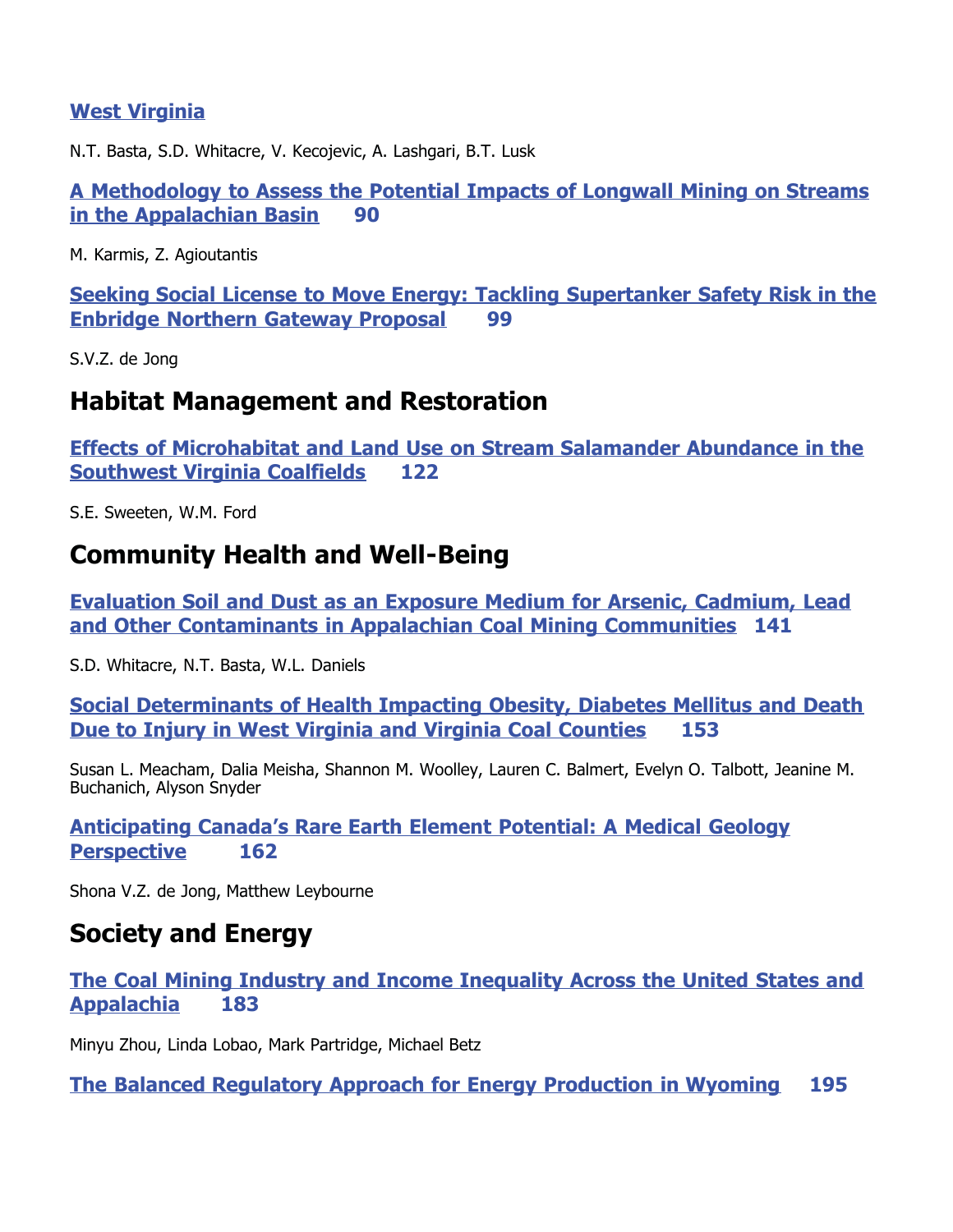Cameron Nazminia

**Measuring and Managing Environmental Sustainability: Using Activity-Based**  $\text{Costing/Mana}=$  (ABC/M) 200

Anthony Pember, Mark Lemon

**The Milos Declaration: Creating a Living Document 211** 

Deborah Shields, Zach Agioutantis, Michael Karmis, Per Martens

**Economic Impact of Fluctuating Coal Production in Counties in Appalachian Southwest Virginia 221** 

Thomas Taber, Dalia Meisha, Susan L. Meacham

## **Stream Impacts and Restoration**

**Development of Culturing Methods for Native Mayfly Taxa for Use in Laboratory Toxicity Testing 229** 

Kevin Rowsey, Mindy Yeager-Armstead, Mandee Wilson

**Seasonal Variability in Benthic Macroinvertebrate Assemblages in the Southwest Virginia Coalfields 243** 

S.E. Sweeten, A. Silvis, W.M. Ford

## **Health Impacts of Energy Development**

**Disparities in Diabetes Mellitus Mortality Rates in Coal Mining and Non-Coal Mining Areas of Appalachia** 252

Jeanine M. Buchanich, Lauren Balmert, Ada O. Youk, Shannon Woolley, Evelyn O. Talbott

**Energy Production and Newborn Health: Lessons Learned in Assessment of the Effect of Mountain Top Mining 260** 

Nana Ama Afari-Dwamena, Hamid Ferdosi, Elisabeth Dissen, Rusan Chen, Ji Li, Manning Feinleib, Steve H. Lamm

**Prevalence Rates of Adult Obesity and Environmental Factors Impacting Health in Coal Producing and Non-Coal Producing Appalachian Counties in Southwest <u>Virginia</u>** 273

Susan L. Meacham, Suporn Sukpraprut, Cody Goessl, Ward Stevens, Dalia Meisha

## **Processing and Waste Management**